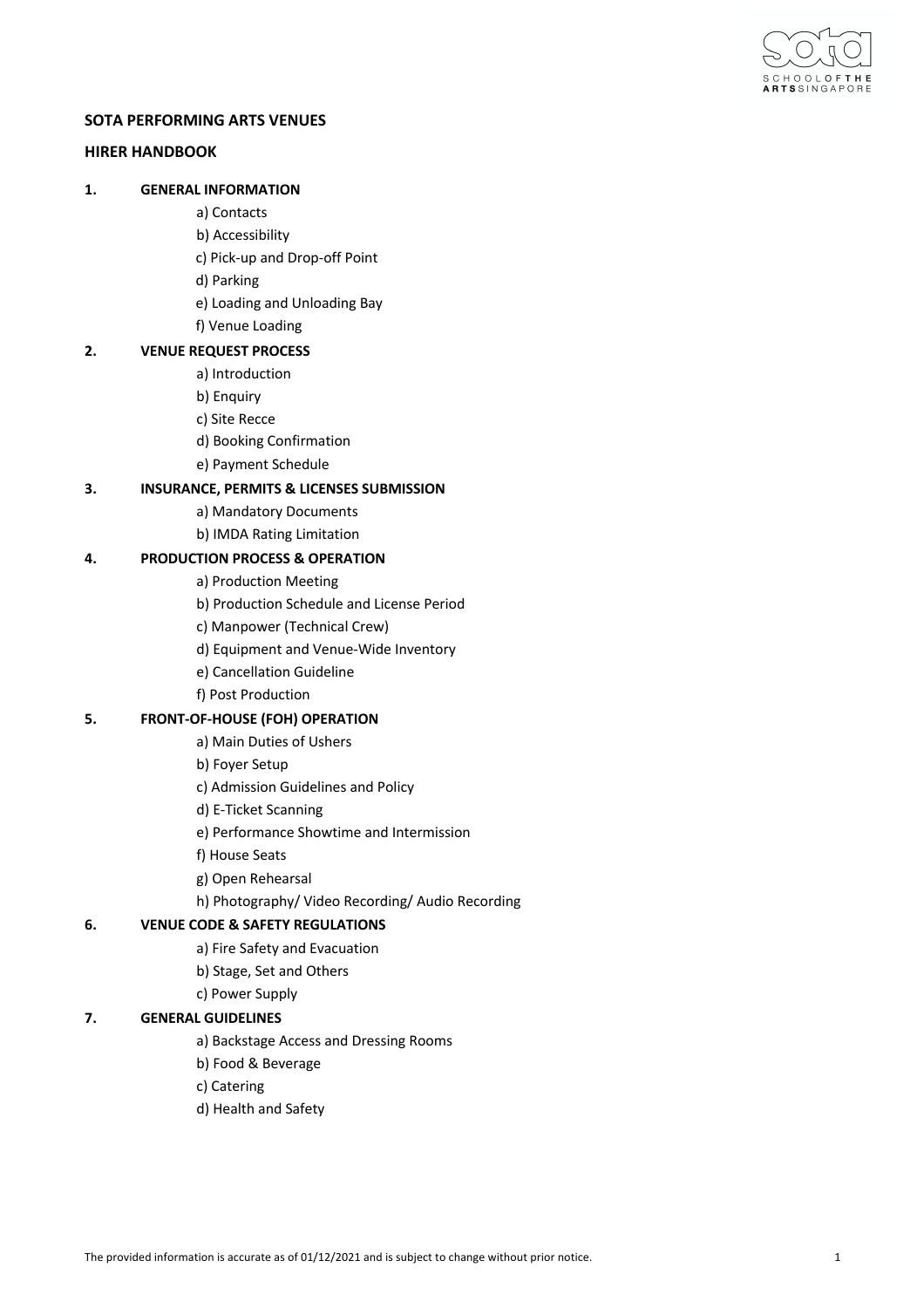

# **1. GENERAL INFORMATION**

| a) | Contacts                                   |                                                                                                             |
|----|--------------------------------------------|-------------------------------------------------------------------------------------------------------------|
|    | Address:                                   | <b>SOTA Performing Arts Venues</b><br>School of the Arts, Singapore<br>1 Zubir Said Drive, Singapore 227968 |
|    | Website:                                   | www.sota.edu.sg/venues-and-retail                                                                           |
|    | Office of Venue Management (OVM)<br>Sales: | +65 6594 8411 / +65 6594 8492<br>venuebookings@sota.edu.sg                                                  |
|    | Office Hours:                              | 0900hrs $-$ 1800hrs<br>(Monday to Friday; excluding Public Holidays)                                        |
|    | Singapore Police Force:                    | 999                                                                                                         |
|    | Fire / Ambulance:                          | 995                                                                                                         |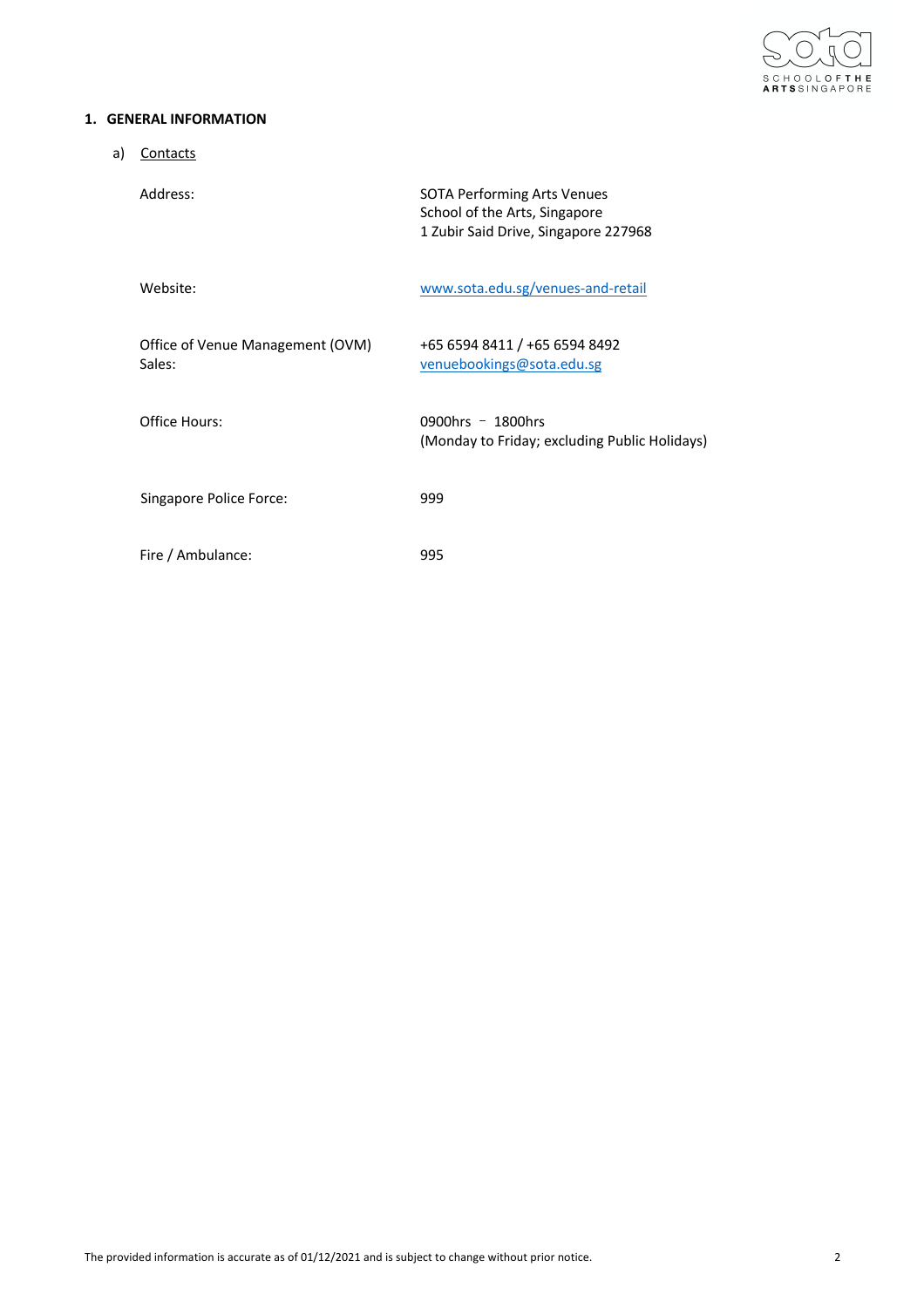

## b) Accessibility

The SOTA Concert Hall and SOTA Drama Theatre are located on level 2, and the SOTA Studio Theatre on level 3. The Studio Theatre is accessible by staircase, escalators and lifts.



**Prinsep Street Bus Stop Name/No.: Sch of the Arts/08079**

64, 65, 131, 139, 147, 166, 857, 1N, 2N, 3N, 4N, 5N, 6N, NR6

## **Bras Basah Road Bus Stop Name/No.: Bencoolen Stn Exit B/08069**

7, 14, 14e, 16, 16M, 36, 77, 106, 111, 124, 162, 162M, 167, 167e, 171, 174, 174e, 175, 190, 502, 502A, 518, 518A, 652, 656, 660, 663, 665, 700, 700A, 850E, 951E

# c) Pick-Up and Drop-Off Point

SOTA roundabout is at the school main entrance and main pick-up & drop-off point.

• Accessible for all passenger cars, taxis, passenger vans, 40-seaters buses, and emergency vehicles

# d) Parking

SOTA carpark is open for public parking and is accessible via 1 Zubir Said Drive.

- Accessible for private cars and motorcycles.
- Gantry height limit is 2 metres.
- Situated at level 1 of SOTA. Passenger and cargo lifts are available for access to level 2 and 3.
- Parking rates: www.sota.edu.sg/contact-us
- Alternative parking can also be found at GR.ID, Parklane Shopping Mall and The Cathay.

## e) Loading and Unloading Bay

SOTA loading and unloading bay is accessible via Kirk Terrace (along Prinsep Street).

- Entry access for all logistics vehicles delivering goods/equipment and catering services.
- Strictly for loading and unloading. No parking allowed.
- Situated at level 1 of SOTA, an elevated dock with height of 1.3 metres is accessible to level 2 and a cargo lift is available to access level 3.
- Hirer to submit the vehicle list for entry access.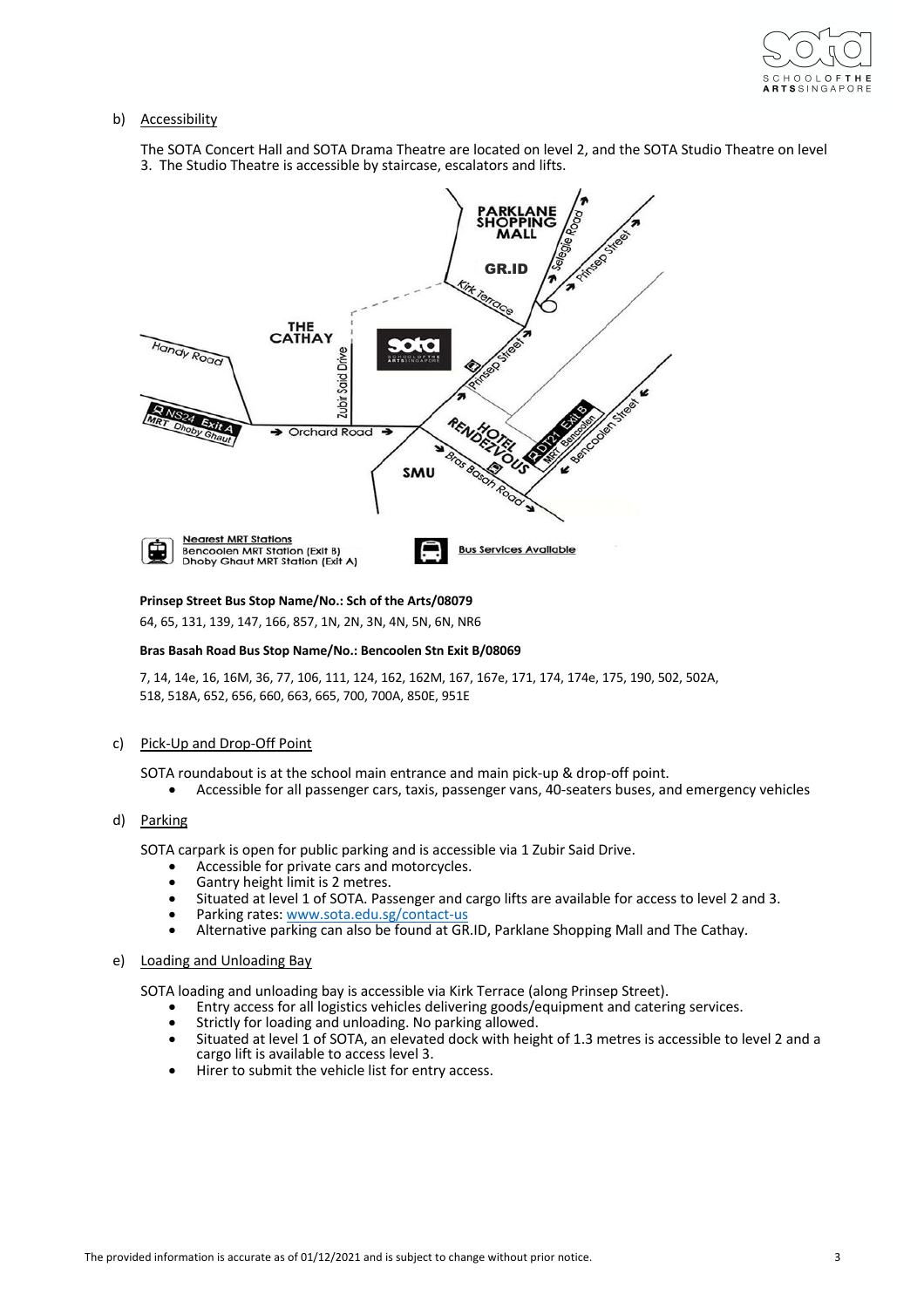

# f) Venue Loading

Due to fire safety restrictions, SOTA strictly enforces on venue capacities as tabled below:

| <b>Venue</b>      | Stall                                                                                  | Circle                                                          | <b>Backstage</b> | <b>Stage</b>                                        | <b>Dressing</b><br><b>Rooms</b> |
|-------------------|----------------------------------------------------------------------------------------|-----------------------------------------------------------------|------------------|-----------------------------------------------------|---------------------------------|
| Concert<br>Hall   | 378<br>(House Seats: 6)                                                                | 182<br>Wheelchair<br>Access: 2<br>Restricted<br><b>View: 68</b> | 150              | 100<br>Choir Wagon:<br>80<br>Total on stage<br>≤150 | 7                               |
| Drama<br>Theatre  | 291 (256 if<br>orchestra pit in<br>use)<br>(House Seats: 4)<br>Wheelchair<br>Access: 2 | 130                                                             | 80               | 80<br>Orchestra Pit:<br>25                          | 4                               |
| Studio<br>Theatre | 200<br>(House Seats: 2)<br>Maximum: 220                                                | N/A                                                             | 35               | 35                                                  | $\overline{2}$                  |
| Gallery           | 100                                                                                    | N/A                                                             | N/A              | N/A                                                 | N/A                             |

# **2. VENUE REQUEST PROCESS**

## a) Introduction

SOTA has 3 main performance venues, the Concert Hall (CH), Drama Theatre (DT), and Studio Theatre (ST), and one exhibition space, Gallery (GY).

Recommended types of performances / events by venue:

**Concert Hall** – Classical concert venue with exceptional acoustics.

- Suitable for
- Choirs
- Classical Recitals
- Orchestra/ Ensembles
- Townhall / Seminars / Award Ceremonies

**Drama Theatre** – Intimate space with full theatre-style capabilities.

- Suitable for - Dance Performances
- Drama/ Plays
- Musical Performances

## **Studio Theatre** – Flexible space for smaller, experimental performances.

- Suitable for
- Dance Performances
- Drama/ Plays
- 
- Townhall / Seminars / Award Ceremonies

**Gallery –** Space with the optional use of natural light through architecture window.

- Suitable for
- Exhibitions
- Media/ Product Launches
- Visual Arts Installations

The types of performances listed above are not exhaustive or limited to a specific venue. Site recces should be arranged with the Office of Venue Management (OVM) team to determine the feasibility of holding your performance/event at your preferred SOTA venue.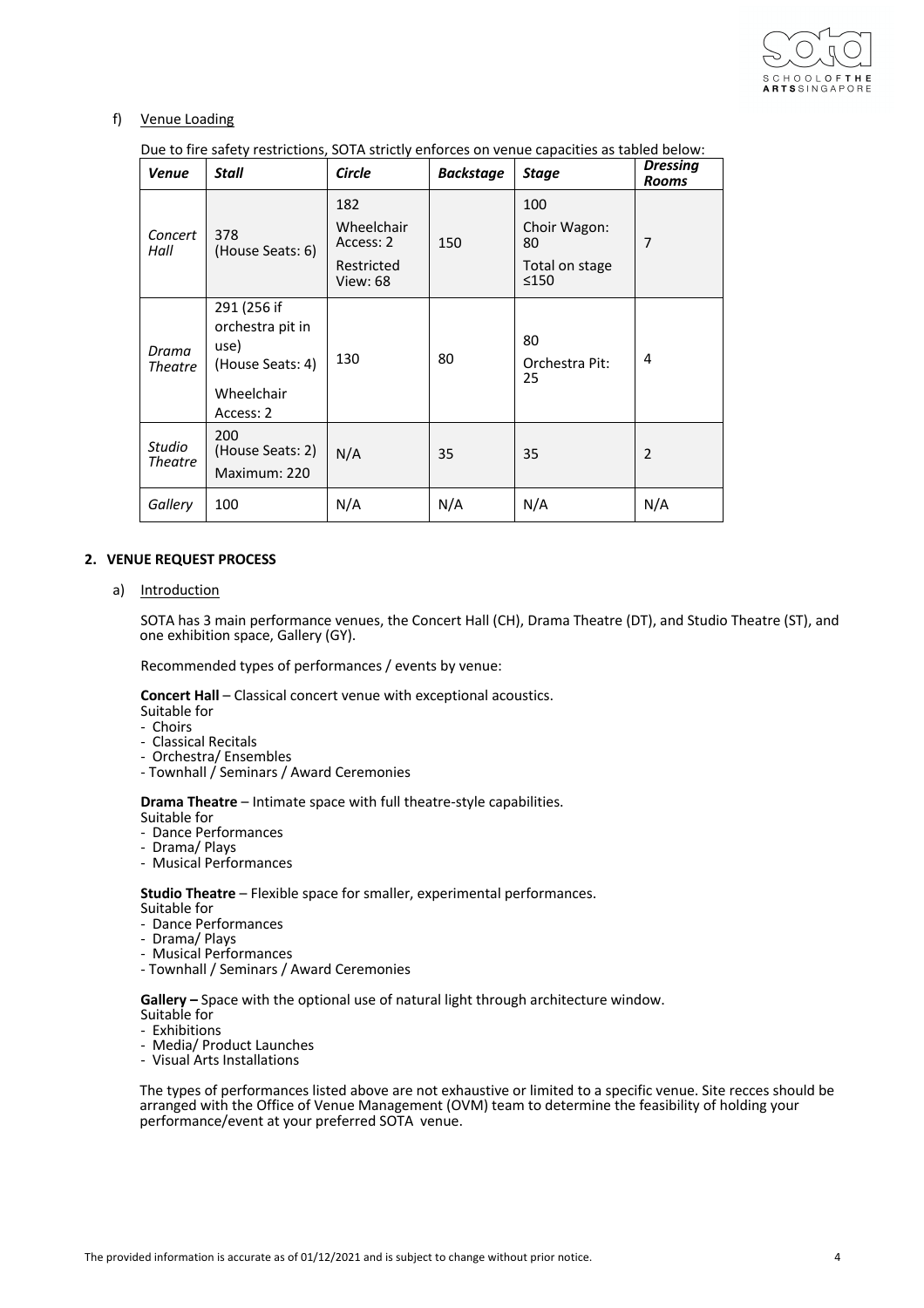

## b) Enquiry

Initial enquiry for a suitable venue space should be made through the Venue Booking Request Form, which is available online on the SOTA website.

You may email the completed form to venuebookings@sota.edu.sg. SOTA OVM Sales will respond to your enquiry within 3 working days.

c) Site Recce

If your requested venue booking dates are available, a site recce will be arranged with OVM Sales. An early site recce is vital to review and assess the suitability for the type of performance or event. A draft production schedule and the technical requirements may provide an accurate assessment of the suitability of the venue. For example you may require an extra day for setup, or need to rent additional equipment which may be chargeable.

With such information, OVM will be able to generate an accurate Venue Hirer and Production Estimate for your consideration. Do note that this is only an estimate and further adjustments may be made based on hirer's confirmation of requirement during production meeting.

#### d) Booking Confirmation

A booking is considered confirmed when the Letter of Offer, Booking Confirmation, and Terms & Conditions are signed and submitted with the Venue Hire deposit payment within 14 days.

#### e) Payment Schedule

First down payment: 50% deposit of the license fee shall be payable upon acceptance of offer.

Second down payment: 50% deposit of the license fee shall be payable 1 month before the start date of event.

Production Cost, which consists of manpower and consumables, and final adjustments to venue hire would be reflected on the final invoice based on actual usage, payable within 14 days upon completion of event.

Payment schedule is subject to change at OVM Sales discretion.

## **3. INSURANCE, PERMITS & LICENSES SUBMISSION**

a) Mandatory Documents

Once your booking is confirmed, Public Liability Insurance, IMDA Arts Entertainment License and COMPASS permit must be submitted to OVM Sales no later than 14 days before the start of the License Period, failing which your event or performance may not be able to proceed.

Marketing, publicity, and ticket sales are prohibited until SOTA has officially confirmed the booking through a contract, and vetted all seating plans, marketing, and/or publicity materials.

Any media activities within SOTA can only be conducted once said activities have been communicated during initial recce. A proposal with detailed breakdown of the segment plan will need to be submitted for approval at least a month prior to event start date.

Note that any liquor booths held within the premises of SOTA are strictly not allowed to have their brands and/or logos to be displayed publicly, and to refrain from having any promotional/publicity materials of alcohol located within SOTA premises. Any setup in the foyer shall be subject to the approval by SOTA. See details under Foyer Setup in Front-of-House (FOH) Operations.

#### b) IMDA Rating Limitation

As a school for 13 – 18 years old, SOTA has strict guidelines in its venue policy. Do note that performance/exhibitions including photography and multimedia fall under IMDA's Arts Entertainment (AE) classification code as well. Should the performance/exhibition be rated R18 by IMDA's Arts Entertainment classification code, or screening of any film rated M18 by IMDA's Film Classification System at the exhibition, we would not be able to allow the performance/exhibition to take place in our venues.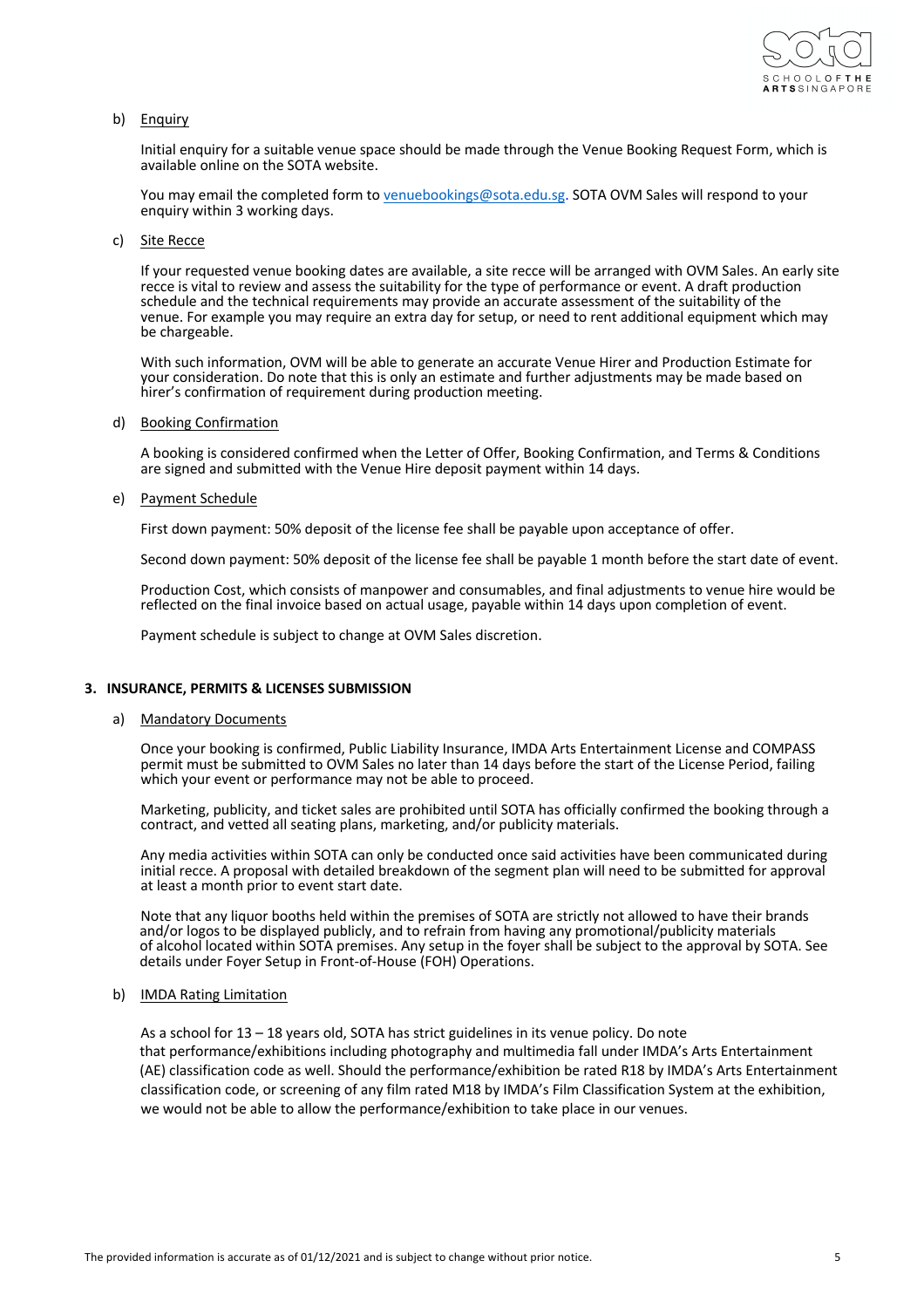

As a broad-based venue hire guideline, any individual, business, organisation, performance or event content that is deemed controversial, exotic, provocative or offensive in nature is not permissible in our venues. The contents of the event (e.g. performance, artworks, use of multimedia, publicity materials) should not be suggestive and/or sexual in nature, contain expletives, of contentious racial or religious issues/references, prompting violent, anti-government, anti-religious sentiments, or portrayal of political or sexual orientation references, alternative sexualities, fetishes or addictions.

SOTA has the right to disallow and stop the performance/event should the content be deemed inappropriate.

## **4. PRODUCTION PROCESS & OPERATION**

#### a) Production Meeting

Upon booking confirmation, the Production Coordinator assigned to your performance/event will contact you to schedule a production meeting. The purpose of this meeting is to discuss and confirm all production and technical requirements. This is to ensure that all planned requirements can be met while keeping to venue standards. This meeting should be done at least 4 weeks before the start date of event. Second down payment of venue hire should be made at this point.

Hirer should prepare the following information:

- Production Schedule<br>• Technical Rider
- Technical Rider
- Lighting Plan
- Sound Input & Output List
- Set Drawing with Details
- Stage Layout
- Stage Movement and Transitions
- Show Program with Timing

Such details are important to determine the manpower numbers, equipment availability, time required, etc. Manpower and additional resources shall be confirmed based on the information confirmed at the meeting.

### b) Production Schedule and License Period

Hirers should prepare the production schedule in accordance to the timings stated in the license period. The schedule should include daily call times. Activities such as set up, strike, and reinstatement of venue to default setting are part of the license period. The stage will be closed during meal breaks and no activity is allowed.

The Production Coordinator and Head Technician shall record the manpower working hours and usage of any chargeable items in the Hirer Verification Form on a daily basis. Hirer shall acknowledge and sign this form at the end of each day. Additional cost for venue and manpower will apply if the strike or reinstatement is not completed within the schedule.

Additional requirement of venue hire and manpower is subject to availability and approval by OVM.

c) Manpower (Technical Crew)

SOTA technical crew will be deployed based on operations, as well as venue safety requirements. In each venue excluding Gallery, a minimum of 4 crew is required for basic operation, providing general safety and handling emergency situations. Crew's call times must include a minimum of 4 consecutive hours. A meal break should be scheduled every 4 – 6 hours block. Please note that for a break of 2 hours or more, the next call must be a minimum 4-hr call again. Overtime charges apply for the hours between 2330 – 0759 hrs. The number of manpower required for each production will ultimately be decided by OVM to ensure smooth operation.

Hirers are to bring necessary personnel such as stage managers, assistant stage managers, designers, sound engineers, lighting programmers, and laptop operators. The Stage Manager is required to call the show and advise on house open and latecomers' cue. Technical crew are not required to fulfil these roles.

### d) Equipment and Venue-Wide Inventory

Most venue specific equipment as listed in the Technical Specifications are free to use with the exception of chargeable equipment such as additional wireless lapel/headset mics, haze machine, projector and moving lights listed in the Chargeable Equipment list. Hirer shall submit the Technical Rider with required. Items in venue-wide inventory within Technical Specifications are subject to availability.

All venue equipment is to be operated by SOTA technical crew only. Hirer's crew or staff may only operate SOTA equipment under the supervision of an OVM technician, and with prior agreement with the assigned Production Coordinator.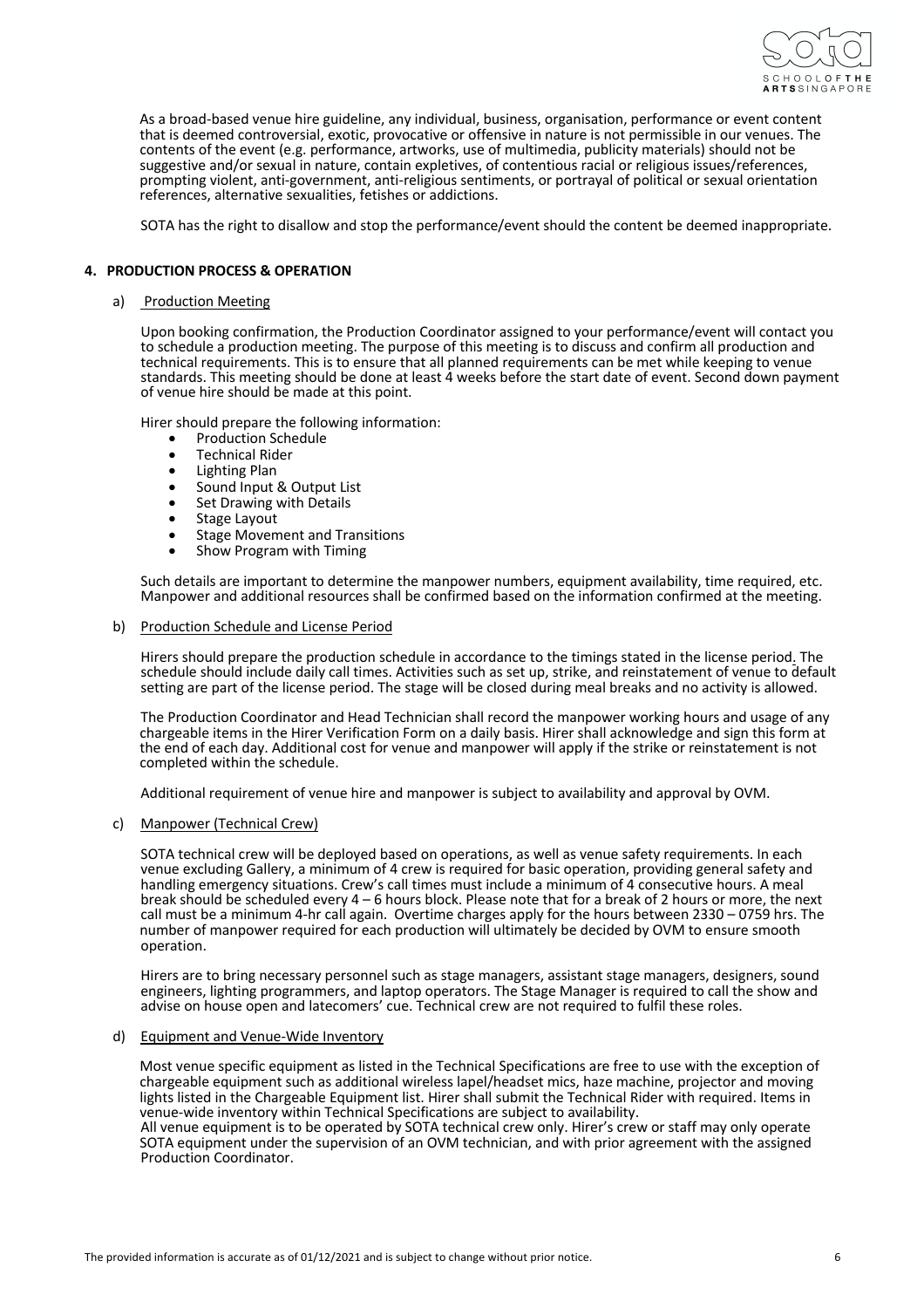

Hirer bringing external equipment shall also bring necessary crew or contractor for set up and show operation or standby. An equipment list must be submitted to determine suitability, compatibility and safety considerations.

## e) Cancellation Guideline

SOTA understands that at times requirements may change and consequently require adjustments to technicians' call times and venue booking times. SOTA will allow minimal changes to call times, at the discretion of the Production Coordinator. As a rule, with a minimum lead of 3 working days, call times may be cut up to a maximum of 4 hours, while maintaining a minimum 4-hour consecutive call.

### *Example:*

You have a 4-day booking for a dance production at the Drama Theatre from Wednesday to Saturday. The first 2 days are planned for the set-up, while the third and fourth day are for Rehearsals and Performance respectively. The table below is a reference for the 3 working days cancellation timeline.

Should you plan to cancel the first day of set up the week before your booking, based on the hirer's cancellation request made which is less than 3 working days, you will forfeit the venue booking fee and are required to pay for the production manpower cost for your 1st set-up day scheduled on Wednesday.

| <b>Cancellation Timeline</b>       | Hirer's cancellation email was received on Thursday at 1730hrs which is exactly<br>7 days prior to their 1 <sup>st</sup> set-up day which was scheduled for coming week<br>Wednesday. |
|------------------------------------|---------------------------------------------------------------------------------------------------------------------------------------------------------------------------------------|
| Thursday                           | Cancellation information received.                                                                                                                                                    |
| Friday<br><b>Working Day</b>       | Counted as "DAY 0" for cancellation request.                                                                                                                                          |
| Sat & Sun<br><b>Weekends (OFF)</b> | Non-Office Hours                                                                                                                                                                      |
| Monday<br><b>Working Day</b>       | Counted as "Day 1" for cancellation request.                                                                                                                                          |
| Tuesday<br><b>Working Day</b>      | Counted as "Day 2" for cancellation request.                                                                                                                                          |
| Wednesday                          | Counted as "Day 3" for cancellation request.                                                                                                                                          |
| <b>Working Day</b>                 | $1st$ SET UP DAY – CANCELLED                                                                                                                                                          |
| Thursday                           | Counted as "Day 4" for cancellation request.                                                                                                                                          |
| <b>Working day</b>                 | 2 <sup>nd</sup> SFT UP DAY                                                                                                                                                            |

## f) Post Production

After completion of performance/ event, a final invoice will be sent to the hirer, stating all production and venue hire costs. Payment shall be paid within 14 days to settle any outstanding amounts.

## **5. FRONT-OF-HOUSE (FOH) OPERATION**

a) Main Duties of Ushers

SOTA's FOH Supervisor and ushers will be provided during the performance block of venue hire. Their duties will start 1.5 hours prior to the showtime. During the entire period, hirer should have one FOH representative stationed at the foyer main entrance or reception area for ease of coordination and in case of emergencies. Coordination includes house open, re-admission, ticketing issues and addressing patron enquiries.

Ushers shall set up logistics as indicated in the events form. They shall also conduct house sweeps before and after each performance, provided general customer service (showing audience to their seats, assisting handicap audience), and perform General Ushering.

b) Foyer Setup

Foyer setup including food reception, booths, backdrop, decoration, and marketing materials shall be indicated in the FOH Layout. The Layout must be submitted at least 2 weeks before the start date of License Period for approval by SOTA.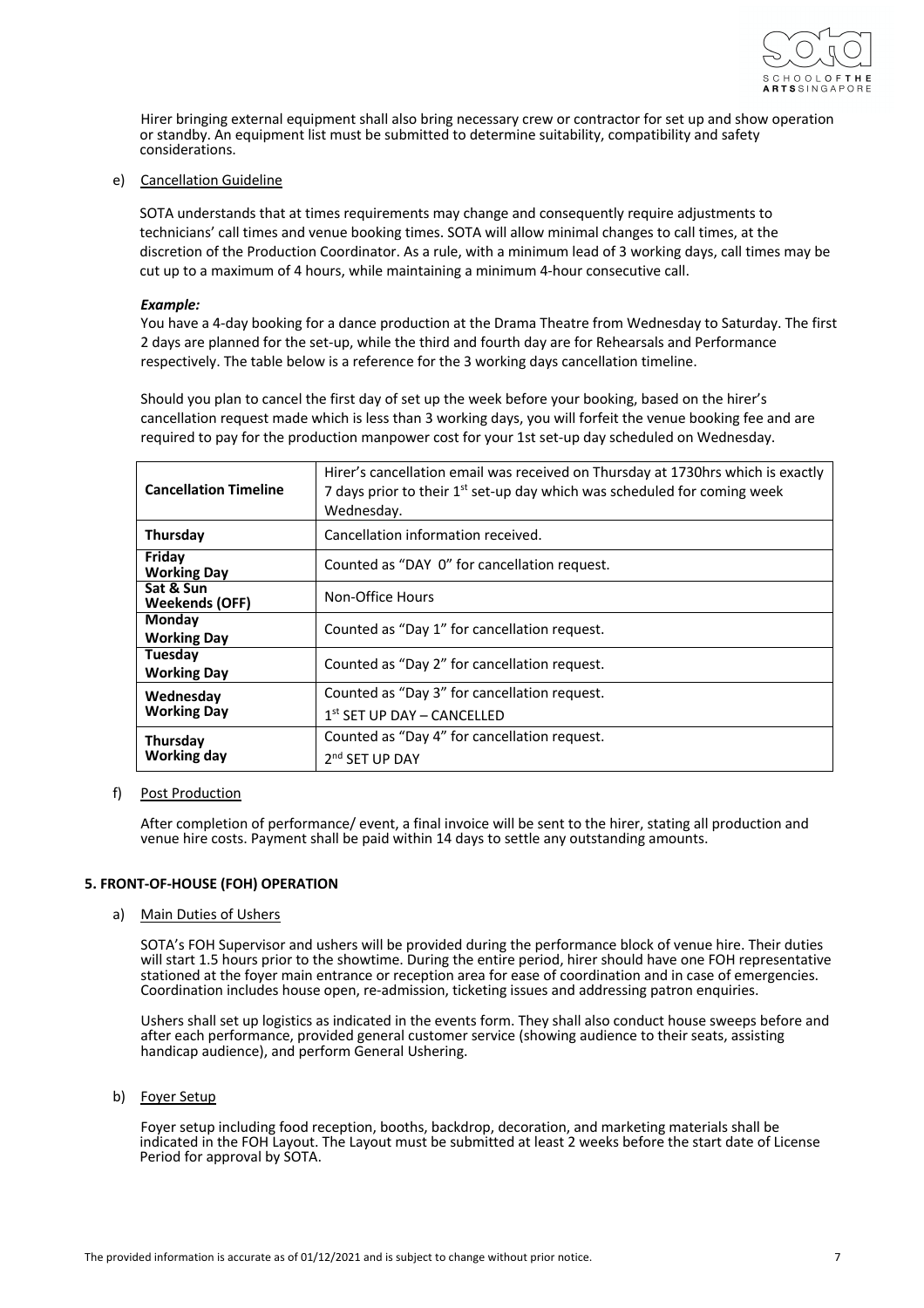

All sales of merchandise (e.g. CDs, T-Shirts, caps, etc) and setting up of donation boxes must be communicated to, and approved by SOTA OVM Sales prior to bump-in. As there may be licenses, permits, and/or additional set up requirement in some instances, do communicate such intentions as soon as possible to minimize any complications.

The following are not allowed.

- No materials and adhesive substance on any surfaces within the premises.
- No sale of food & beverages, and flowers.

## c) Admission Guidelines and Policy

The following must be observed:

- Admission (House Open) is half an hour before showtime. Hirer's stage manager and front-of-house representative shall confirm when the venue is ready for house open. Ushers will then commence admitting patrons. Latecomers' cues and re-admission cues shall be determined by hirer's stage manager and front-of-house representative.
- All audiences will be admitted into the venues only from pre-determined points i.e. CH Door 1, 2, 3, 4, Circle Door, DT Door 1, 2 & 3 and ST Door 1.
- Ticket admission is strongly advisable for accountability as well as safety issues.
- Latecomers (including hirers and their representatives) will be admitted only based on latecomers' cues.
- Hand-carried items, such as bouquets of flowers must be tagged at the baggage cart by a SOTA usher. Collection shall be after the show.
- Infant-in-arms are not allowed in the venue.
- Availability for wheelchair access patrons are limited and must be communicated to SOTA OVM staff as early as possible to ensure there is adequate time and manpower on hand to carry out the required works. Please seek details and clarifications during site recce.
- Patrons with Guide Dogs should also be communicated with SOTA OVM staff as early as possible so that provisions can be made to accommodate the patron.

## d) E-Ticket Scanning

Hirers or their ticketing vendors are required to provide the scanners or readers to facilitate ticketed admission as OVM does not provide any scanning devices. Hirers are to make provisions for internet connection if it is required. OVM cannot guarantee sufficient connectivity of scanning devices should the hirer not arrange for their own provision.

## e) Performance Showtime & Intermission

Hirers are advised to keep to the timings below for performances/events in the various venues in order to facilitate crowd movement prior to admission and during intermission. Any intended change in timings should be reflected at production meetings.

As a guide, the venue will open for audience admission half an hour before show time. It is a recommended practice to ensure the show starts and ends on time. This will prevent an overrun leading to additional cost.

## *Showtime Guide*

| Venue          | Matinee Show | Evening Show |
|----------------|--------------|--------------|
| Concert Hall   | 02:30PM      | 07:30PM      |
| Drama Theatre  | 03:00PM      | 08:00PM      |
| Studio Theatre | 03:00PM      | 08:00PM      |

*\*Intermission should be a minimum of 15 minutes.*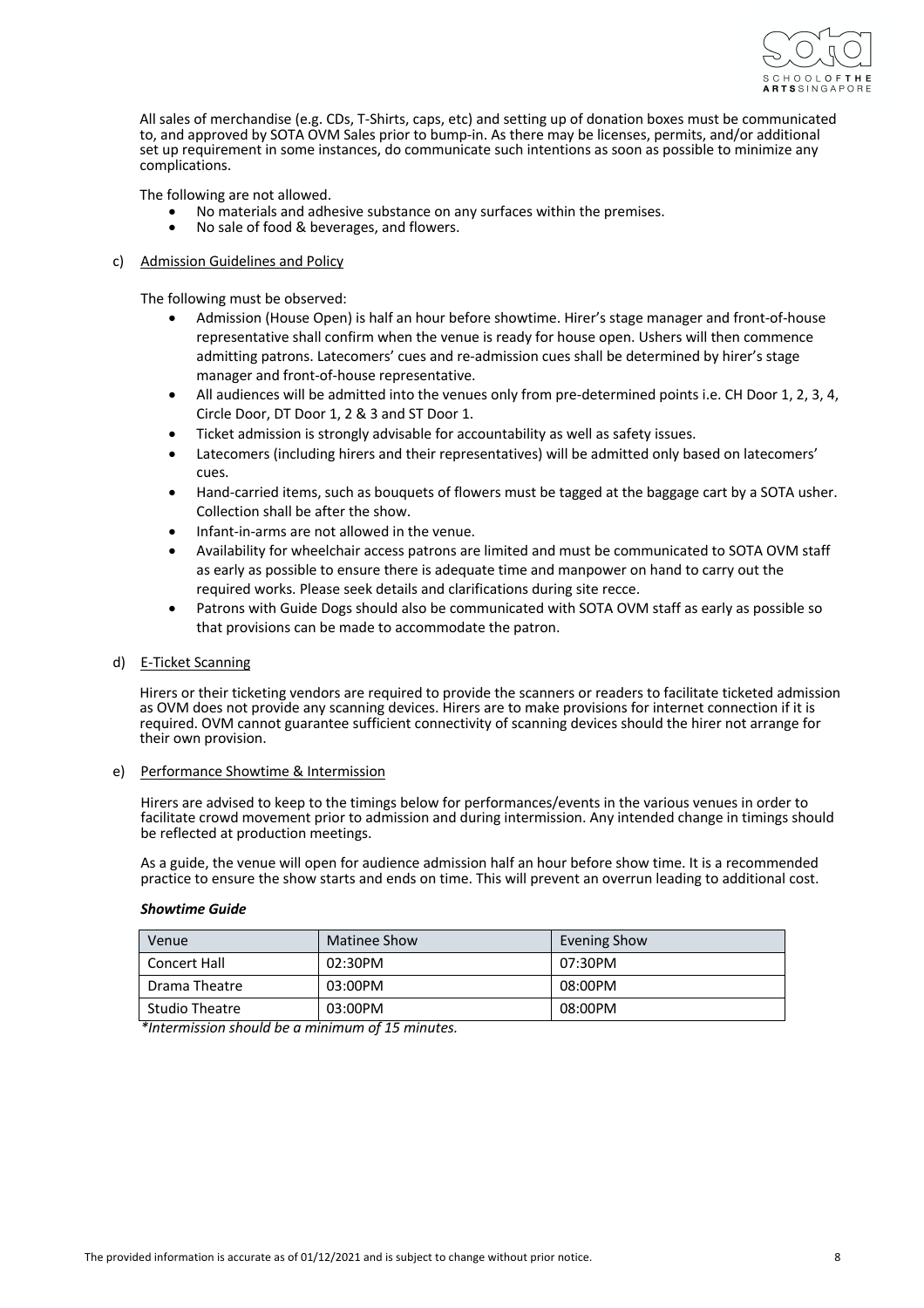

## *Example of A Performance Block (Minimum. 4 hours)*

| <b>Time</b> | <b>Activity</b>                      | <b>Description</b>                                                                                                            |
|-------------|--------------------------------------|-------------------------------------------------------------------------------------------------------------------------------|
| 06:30PM     | Preset/Front-Of-House (FOH)<br>Setup | Start of SOTA ushers' duties. Hirer<br>to do final checks on stage.                                                           |
| 07:30PM     | House Open                           | Hirer's stage manager and front-<br>of-representative to give SOTA<br>the cue to start admission for<br>patrons.              |
| 08:00PM     | Showtime                             | Intermission of 15 minutes or 20<br>minutes                                                                                   |
| $10:00$ PM  | End of Show/ House Clear             | Patrons to exit venue. House<br>sweep by SOTA ushers. All<br>logistics to be kept. Hirer to tear<br>down and clear any setup. |
| 10:30PM     | <b>End of Performance Block</b>      | End of SOTA ushers' duties                                                                                                    |

## f) House Seats

SOTA reserves the right to have 6 seats in Concert Hall, 4 seats in Drama Theatre, and 2 seats in Studio Theatre for SOTA's use. Details of location and schedule of release for such seats are listed in the Terms and Conditions of Venue Hire.

g) Open Rehearsals

In the event of open rehearsals, or any rehearsal in which there will be a minimum of 10 audience seated in the house, FOH personnel will be deployed in view of safety concerns. The number of FOH personnel deployed will be dependent on the number of audience, and will be charged accordingly. Please seek details and clarification during site recce..

h) Photography/ Video Recording/ Audio Recording

The following must be observed:

- Standard camera positions are available. Please indicate the use in event form and SOTA ushers will reserve the area. These are pre-determined areas and have requirements (e.g. only wireless setup at certain positions, blocking of certain seats, etc) that need to be observed in accordance to FSSB
- stipulations.<br>Hirer and their vendors must bring accessories like cables, stands and batteries.
- Allowing of any recording or photography by audience during performances will be determined by the hirer beforehand and communicated to SOTA OVM. SOTA ushers will then assist to enforce these rules accordingly.

# **6. VENUE CODE & SAFETY REGULATIONS**

- a) Fire Safety and Evacuation
	- All passageways and entry/exit points shall be kept clear at all times in accordance to FSSB directives. Please check with the Production Coordinator should you require clarification.
	- SOTA technical crew and ushers are trained in the fire evacuation procedures specific to SOTA venues. Should there be a fire alert, please remain calm and follow their instructions. Evacuation plan for each respective venue is available upon request.
- b) Stage, Set and Others
	- Any scenery, sets, props, décor, confetti etc. may be required to be fire retardant. A certificate of the chemical and grade used must be produced as proof. Do check with the Production Coordinator should you require clarification. OVM reserves the right to check and test where necessary any item for compliance with the appropriate fire safety standards. OVM will remove, or provide flameretardant chemicals at the hirer's expense, any items not conforming to the appropriate fire standard. **Failure to comply could result in cancellation of the performance.**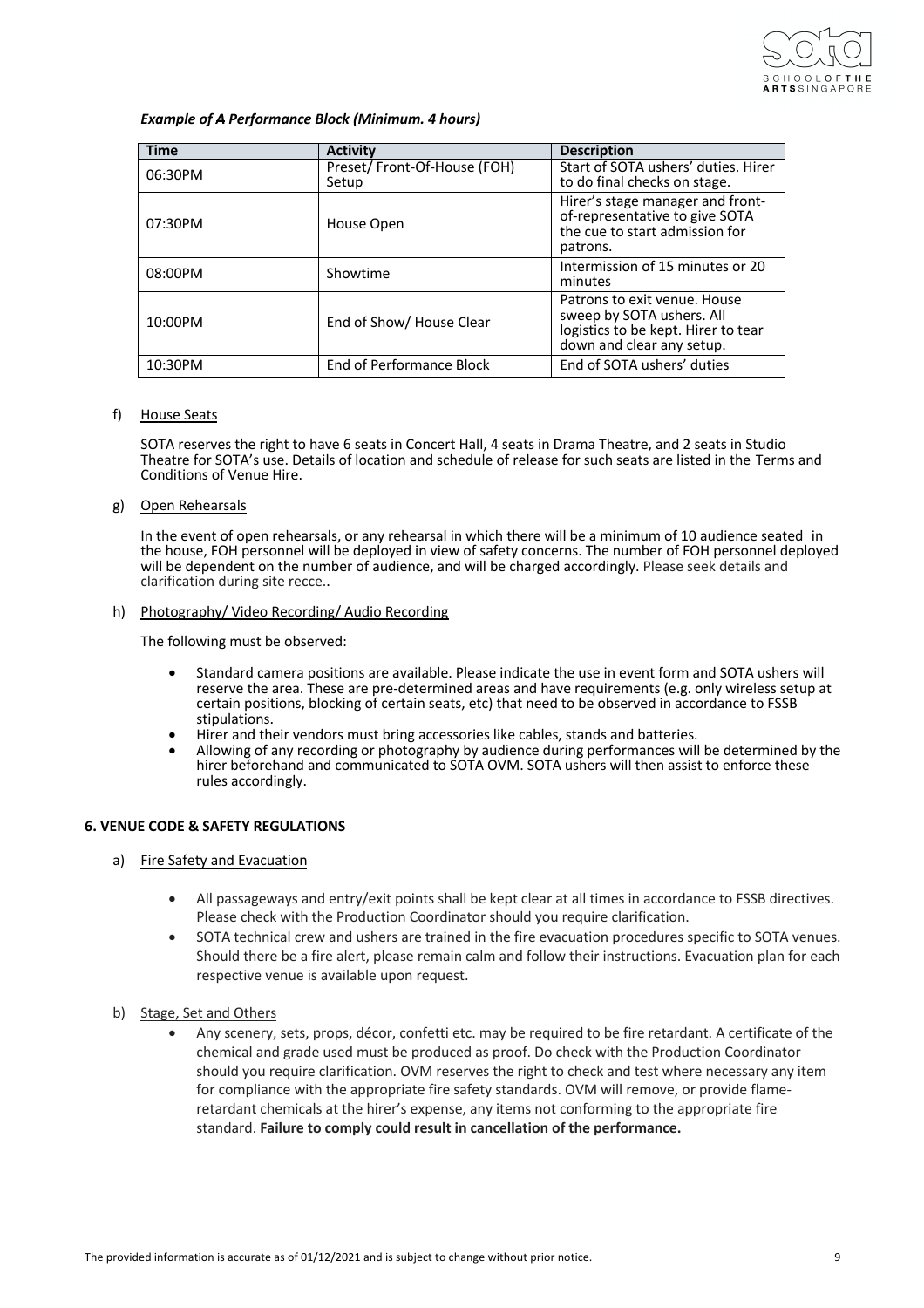

- No helium balloons, naked flame or pyrotechnics are allowed in SOTA venues. Any performance or exhibition that may require or using/dealing with organic material (e.g. water, sand, soil, food, plants, dried leaves or wood) and hazardous material will require a proper set-up and mitigation plan to be submitted for SOTA's approval. Once approved for show/exhibition usage, all organic material will need to be properly treated (with certification) before brought into the venue for set-up. Documentation of the treatment process will need to be submitted to OVM before set-up.
- A Professional Engineer (PE) endorsement is needed for any constructed/assembled structure that require any performance choreography on it. A detailed construction/assembly drawing is to be submitted a month prior to set-up day, and a qualified person (PE) is to be provided onsite by the hirer to commission the completed set structure before any usage is allowed for the event/show. This will include all constructed set/platform and scaffolding with height of 3m and above, and all LED Wall assembly.
- Use of animals will be subject to approval by SOTA
- If there are elements which have risks of damaging the stage floor, the hirer must provide protection. Please seek details and clarification during site recce.
- c) Power Supply
	- Use of venue power supply and external power setup is subject to approval by SOTA.
	- Hirer shall engage a Licensed Electrical Worker (LEW) and bring necessary equipment when required to use 32 Amp or 63 Amp power supply for distribution within venue. An endorsed single line diagram by a LEW is to be submitted a month prior to set-up day. The LEW is to conduct a proper circuit testing onsite for all the hirer's equipment connected to their DB box and endorse its safe use before any plugin to the venue power source will be allowed.
	- Hirer may bring and use 13 Amp breakers for equipment setup in foyer.
	- Additional external power (e.g. generator sets) may be allowed.

# **7. GENERAL GUIDELINES**

a) Backstage Access and Dressing Rooms

Hirers are required to submit the backstage pass name list of all personnel involved in their event to OVM Sales at least 2 weeks before bump-in. Passes may be collected from SOTA Security Counter located on Level 2 on the day of event. The number of passes issued is pegged to the venue loading capacity for Concert Hall, Drama Theatre and Studio Theatre. All passes must be returned on the last day of your booking period. There is a penalty of \$50 for each unreturned or lost pass.

The following must be observed:

- SOTA access passes are to be worn at ALL TIMES while in restricted areas, within reason. Passes issued are non-transferrable.
- All hirers are required to access backstage areas through pre-determined entry/ exit points.
- Do note that all personnel may be subjected to Backstage Pass checks, at any time while on SOTA premises.
- No unauthorized person shall be admitted into the performing venues, control rooms, machinery plant rooms, or storerooms unaccompanied.
- All personnel are required to stay within the vicinity of their own venues and allocated dressing rooms.
- Members of the public are strictly not allowed to the stage and backstage areas of all SOTA performance venues at all times.
- No person(s) shall be permitted to be/remain on the premises outside of the scheduled booking hours.
- During actual performances, all performers, crew and staff who would like to watch the show will be treated as any other audience member and would require a ticket to enter the house unless previously agreed otherwise.

Dressing Rooms

- Keys to allocated dressing rooms can be drawn from the Production Coordinator (if required) only during the booking period. Keys are to be handed back daily.
- Any lost or damaged keys will be charged to the hirer accordingly at a rate of \$300 per key.
- Hirer will maintain responsibility of the security of the rooms and safekeeping of the keys once they have been signed out.